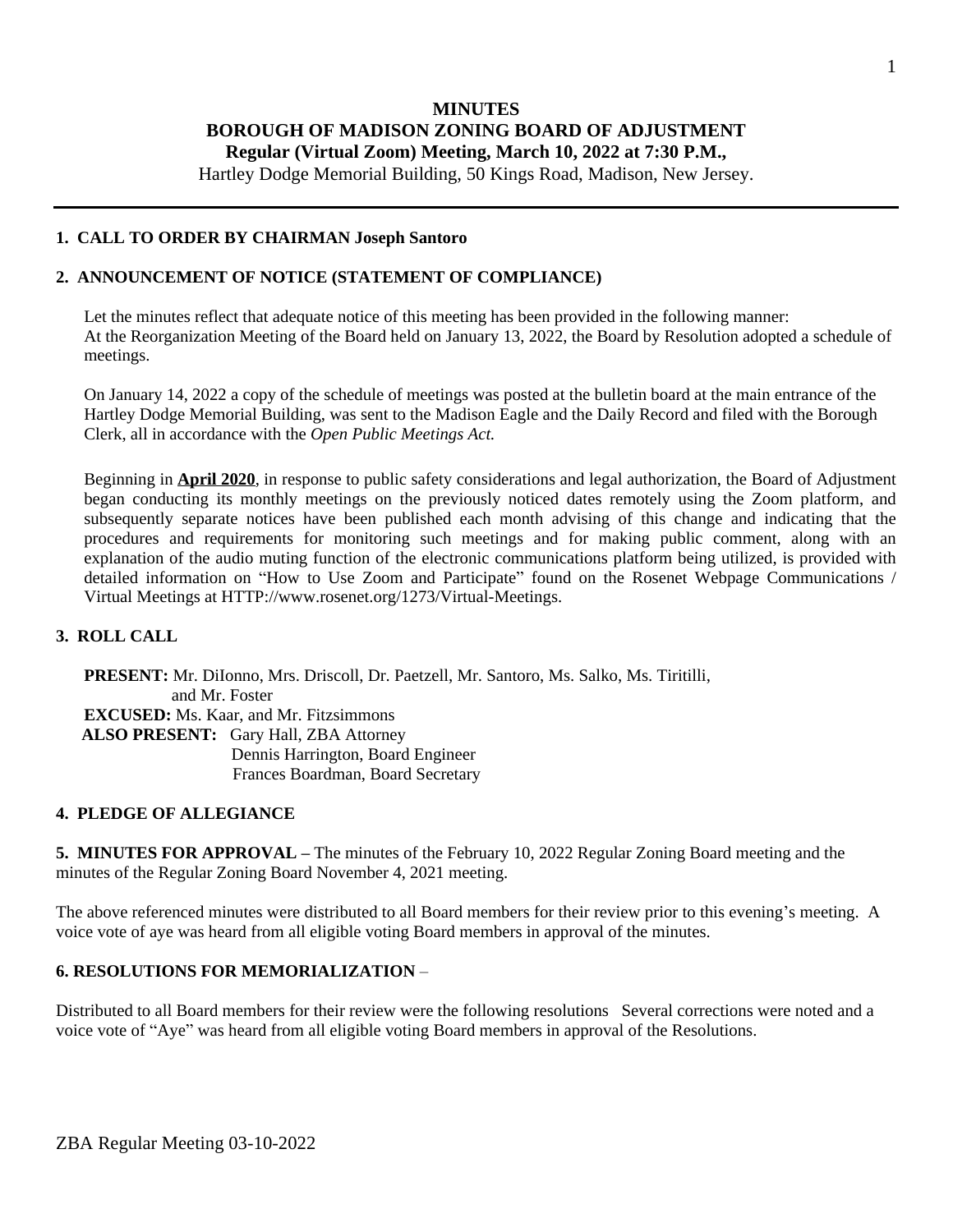## **CASE NO. Z 21-033**

Resolution granting variance application to Cynthia & Damian Pappa, Block: 3401, Lot: 13, 1 Woodcliff Drive to construct a 2nd Story Addition, 1 Story Addition, Paver Patio, Front Landing Roof and Air Conditioning Unit in an R-3 (Single Family Residential) Zone requiring relief from Minimum Front Yard Setback and Minimum Rear Yard Setback.

## **CASE NO. Z 21-034**

Resolution granting variance application to Robert Bicknese, Block: 4004, Lot:45, 7 Cross Gates Road to construct Interior Renovations, (1) 1 Story Rear Addition, New Front Stoop (East Lane), Modify Existing Front Stoop (Cross Gates Road), Modifications to Existing Rear Patio, Temporary Dumpster in an R-2 (Single-Family Residential) Zone requiring relief from Minimum Side Yard Setback and Maximum Principal Building Coverage.

**7. SCHEDULING AND PROCEDURAL MATTERS –** It was announced that the next Zoning Board of Adjustment meeting is scheduled for April 14, 2022 not April 7, 2022 as noted in the re-organization resolution. This was a typo.

## **8. OLD BUSINESS –**

## **9. NEW BUSINESS –**

#### **CASE NO. Z 21-032 Tamara Feldman & Jeffery Witz Block: 4802, Lot: 22 2 Winding Way**

Applicants are seeking permission to construct a 2nd story Addition, Open Front Porch and an Air Conditioning Unit in an R-2 (Single-Family Residential) Zone requiring relief from Minimum Front Yard Setback – Winding Way, Minimum Front Yard Setback – Sinclair Terrace, Minimum Side Yard Setback – Right, Maximum Principal Building Coverage and Maximum Impervious Lot Coverage. At the request of the applicant's Attorney, this application was carried to the March 10, 2022 meeting of the Zoning Board. New notice was provided for this evening's meeting.

Sworn in to testify this evening were Ms. Feldman and Mr. Witz and Mr. Doug Asral, Architect. The following exhibits were marked:

- B 1: Letter of Denial issued by Danny Buckelew, Deputy Zoning Officer dated August 4, 2021
- A 1: Site and Architectural Plans (two sheets) prepared by Asral Architect, dated July 7, 2021, latest revision date of February 16, 2022
- A 2: Zoning Board of Adjustment resolution adopted September 12, 2019, for Jeffrey Witz and Tamara Feldman of Winding Way
- $A 3$ : Black & White Photos, consisting of three photos collectively.

Mr. Asral provided his background and qualifications to the Board and was accepted as an expert witness.

Ms. Stone-Dougherty provided a summary of the application. Mr. Asral began his testimony and utilized Exhibit A-1 during his testimony. He stated that the impervious lot coverage number was being reduced from 30.81% to 29.50%. The applicant is trying to take their current Ranch style home and build a 2 Story Colonial home with Portico. The elevations of the proposed addition were shown and discussed. Mr. Asral noted that the lot is undersized creating a hardship for the homeowners. The variances that are being sought were discussed at length.

ZBA Regular Meeting 03-10-2022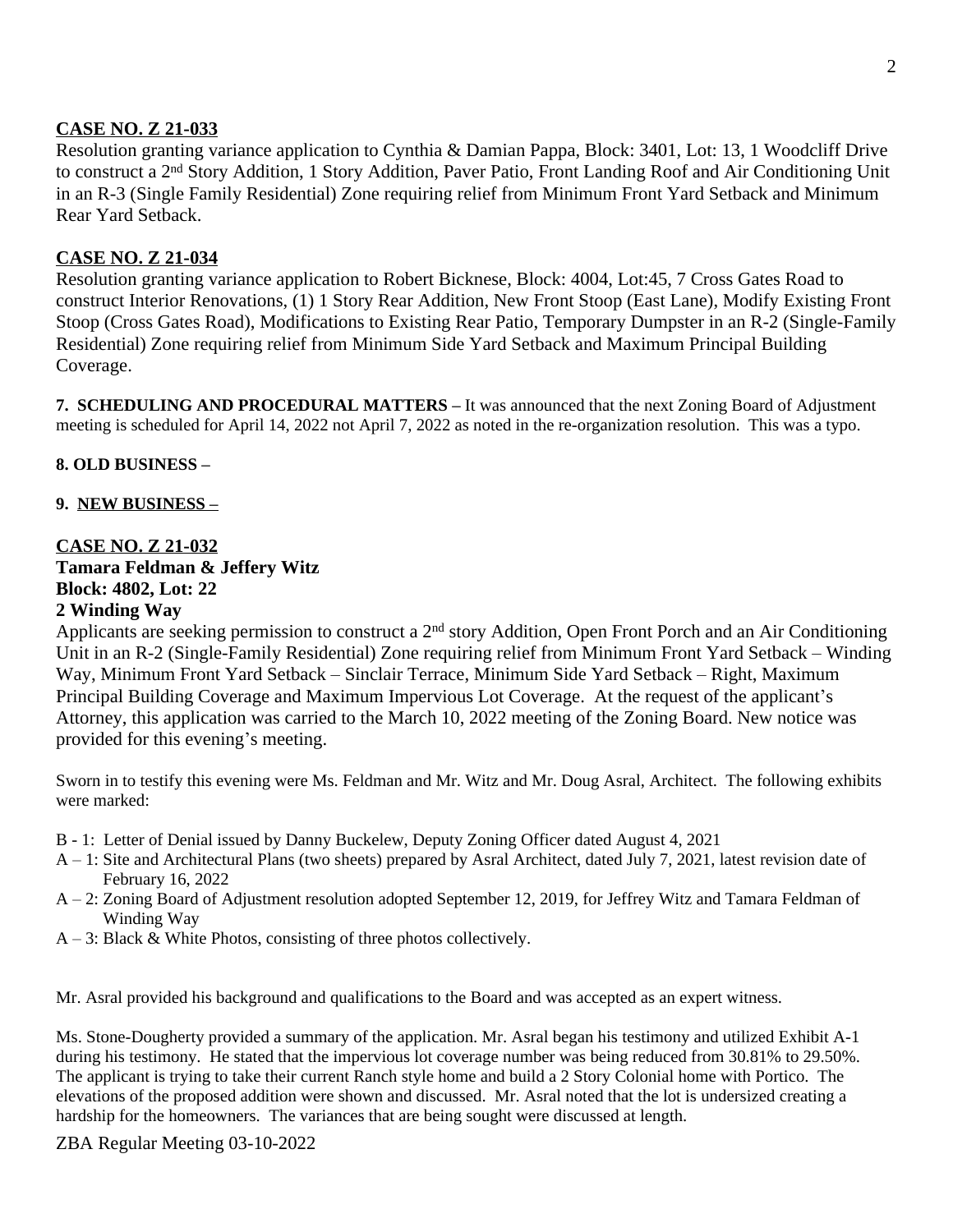Mr. Santoro asked the Board and Professionals if they had any questions for Mr. Asral. Dr. Paetzell asked if Arborvitaes could be planted in the rear near the deck for privacy to the neighbors. The applicant agrees to work with the Borough Engineer on this request. Mr. Foster inquired about storm-water management on the site.

After some discussion, the applicant agrees to the landscaping and storm-water management recommendations by the Board. It was also noted that there are open building permits that must be closed out in the construction department.

There being no further testimony Mr. Santoro opened the meeting to the public for questions.

Ms. Ronnie Copperstein, 5 Sinclair Terrace was concerned with the height of the addition. Mr. Asral stated that the addition was 34.5 feet, which is under the maximum allowed building height by Ordinance.

Ms. Tamara Feldman provided testimony on to the need for more space which will create an open space plan so that the family can spend time together. She stated that the addition being requested fits into the neighborhood.

Ms. Stone-Dougherty provided a closing argument stating that the family is trying to balance work from home and family life. There is a slight encroachment and the applicant is open to the suggestions from the Board regarding landscaping and storm-water management. She believe that this is a strong application and is beneficial to all parties.

Mr. John DeLaney, Esq was present representing Becky & Wayne Dieckman, 6 Winding Way. He stated that the Deickmans' have resided at 6 Winding Way for 25 years. This is going to be a very large home on a small lot. The air conditioning unit placement is very close to their home and asked if the units could be moved. Ms. Stone-Dougherty stated that moving the air conditioning units is not practical. The applicant has agreed to strategically place six arborvitaes with a height of 6-8 feet around the air conditioning units to create a noise buffer. The applicants will work with Mr. Harrington and Mr. Stern, Board Planner and licensed Landscape Architect.

Mr. Santoro asked if there was anything further from the public, seeing none that portion of the hearing was closed. The Board began its deliberation. Mr. Hall reiterated the conditions that would be placed in the resolution.

A motion to approve with conditions was made by Mr. Foster, seconded by Dr. Paetzell. A roll call was requested and recorded as follows:

AYES: Mr. DiIonno, Mrs. Driscoll, Dr. Paetzell, Ms. Salko, Mr. Santoro, Mr. Foster, and Ms. Tiritilli NAYS: None

## **CASE NO. Z 22-001**

**Michelle & Ryan Herson Block: 906, Lot: 19 52 Knollwood Avenue**

Applicants are seeking permission to construct a Proposed Retaining Wall (< 4' in Height), along with Granite Block Curb and Driveway Widening in an R-3 (Single-Family Residential) Zone requiring relief from Minimum Setback Wall/Driveway/Curb.

Mrs. Michelle Herson was sworn in and the following exhibits were marked.

- B 1: Letter of Denial issued by Danny Buckelew, Deputy Zoning Officer dated December 22, 2021
- A 1: Survey prepared by DAB Survey, dated August 22, 2017, having no revisions
- $A 2$ : Color Photos, consisting of two sheets; eight photos collectively.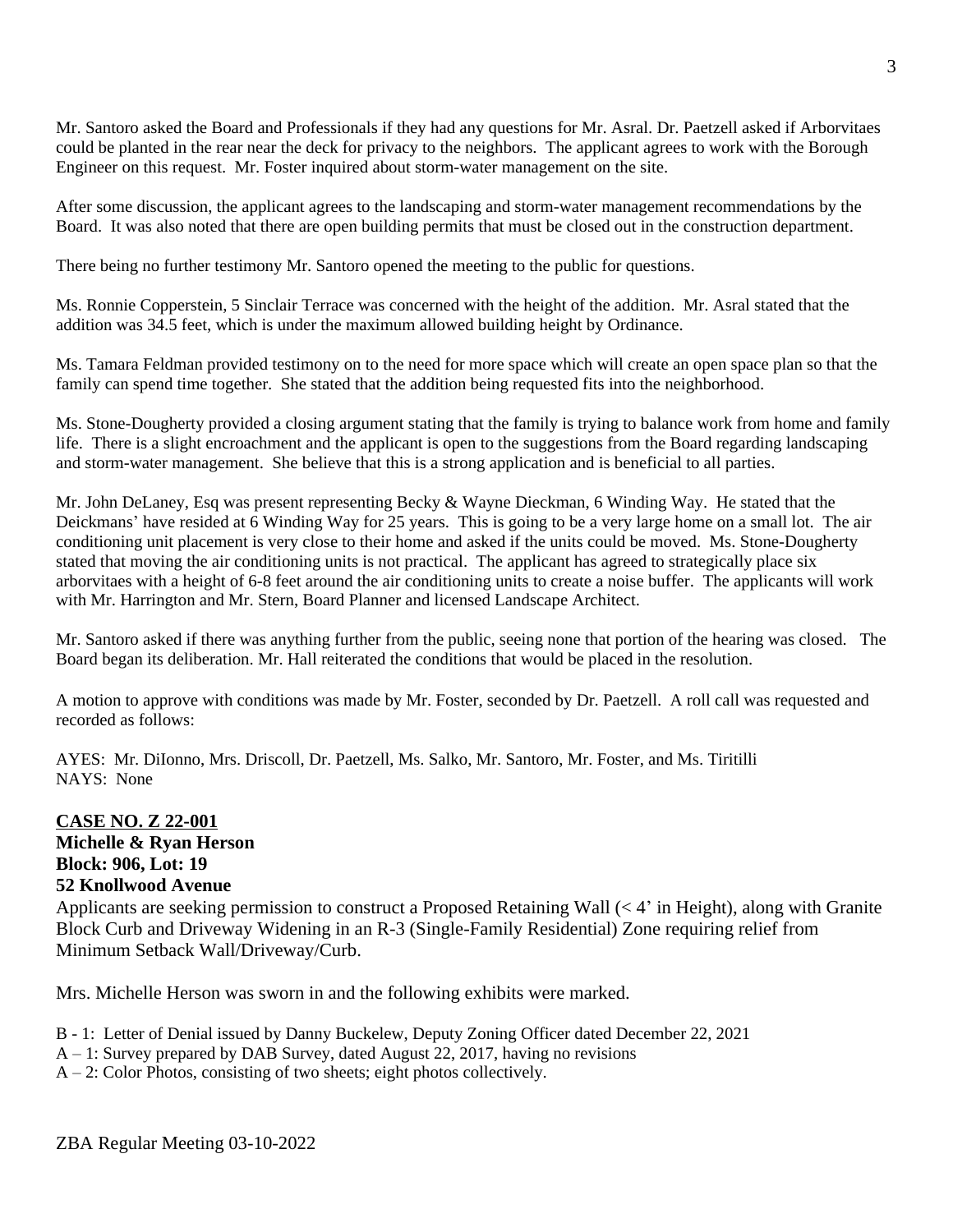Mrs. Herson provided a summary of the application stating that the driveway is very narrow and the wooden retaining wall is falling apart. Mrs. Herson shared her screen showing the existing retaining wall. It was suggested that the wall be moved in 12 inches. Mrs. Herson stated that there is insufficient room in the driveway for this to be accomplished, and still have room for cars. Dr. Paetzell suggested increasing the driveway. Mrs. Herson did not want to go over the required impervious coverage but if this is something that is desired in the future, a new application will need to be submitted.

Mr. Santoro asked the Board and professionals if they had any further questions for Mrs. Herson, seeing none that portion of the hearing was closed. Mr. Santoro then opened the hearing for questions/comments from the public; seeing none that portion of the meeting was closed.

The Board began its deliberation. A motion to approve was made by Dr. Paetzell, seconded by Mr. Foster. A roll call was requested and recorded as follows:

AYES: Mr. DiIonno, Mrs. Driscoll, Dr. Paetzell, Ms. Salko, Mr. Santoro, Mr. Foster, and Ms. Tiritilli NAYS: None

A five-minute break was taken at 8:58pm, with all members returning and present at 9:05pm.

## **CASE NO Z 22-002 Nicholas Farina Block: 3601, Lot: 1 2 Green Hill Road**

Applicant is seeking permission to construct 1 Story Rear Addition, Removal of Existing 1 Story Portion of Dwelling, along with Minor Modifications to Existing Brick Paver Patio and Slate Walkway in an R-2 (Single-Family Residential) Zone requiring relief from Minimum Front Yard Setback (Green Hill Road), Minimum Rear Yard Setback, Maximum Principal Building Coverage and Maximum Impervious Lot Coverage.

Sworn in to testify this evening were Mr. Farina and Mr. Andreas and the following exhibits were marked.

- B 1: Letter of Denial issued by Danny Buckelew, Deputy Zoning Officer dated January 28, 2022
- A 1: Survey prepared by Louis Puopolo III, dated April 25, 2011, last revised May 2, 2011
- A 2: Architectural Plans (2 Sheets) prepared by ASA Architectural Design, dated January 21, 2022 last revised January 27, 2022
- $A 3$ : Black & White Photos, consisting of three sheets; six photos collectively.

Mr. Andreas provided a summary of the application. He stated that the addition is only 380 square feet for this corner lot. The lot is undersized and creates a hardship for the applicant. Mr. Andreas discussed the variances being sought. He pointed out that there is sufficient screening in the rear of the property and this addition will not cause a determent to the neighborhood. The increase in principal building coverage is slight, however; in the impervious lot coverage the gravel fire-pit area in the rear of the home was not calculated into the existing zoning table. This gravel area increases the impervious coverage from the existing figure of 31.22% to 33.55%

Mr. Andreas was asked to resend to the Board Secretary the revised zoning table with the correct information and a revised cover sheet. When received this information would be sent to Mr. Hall for verification.

Mr. Andreas states that the applicant's hardship is due to the lot size and lot shape making it difficult to adhere to the zoning ordinance. Mr. Farina shared his screen at this time acknowledging the interior renovations that will be accomplished by this addition.

ZBA Regular Meeting 03-10-2022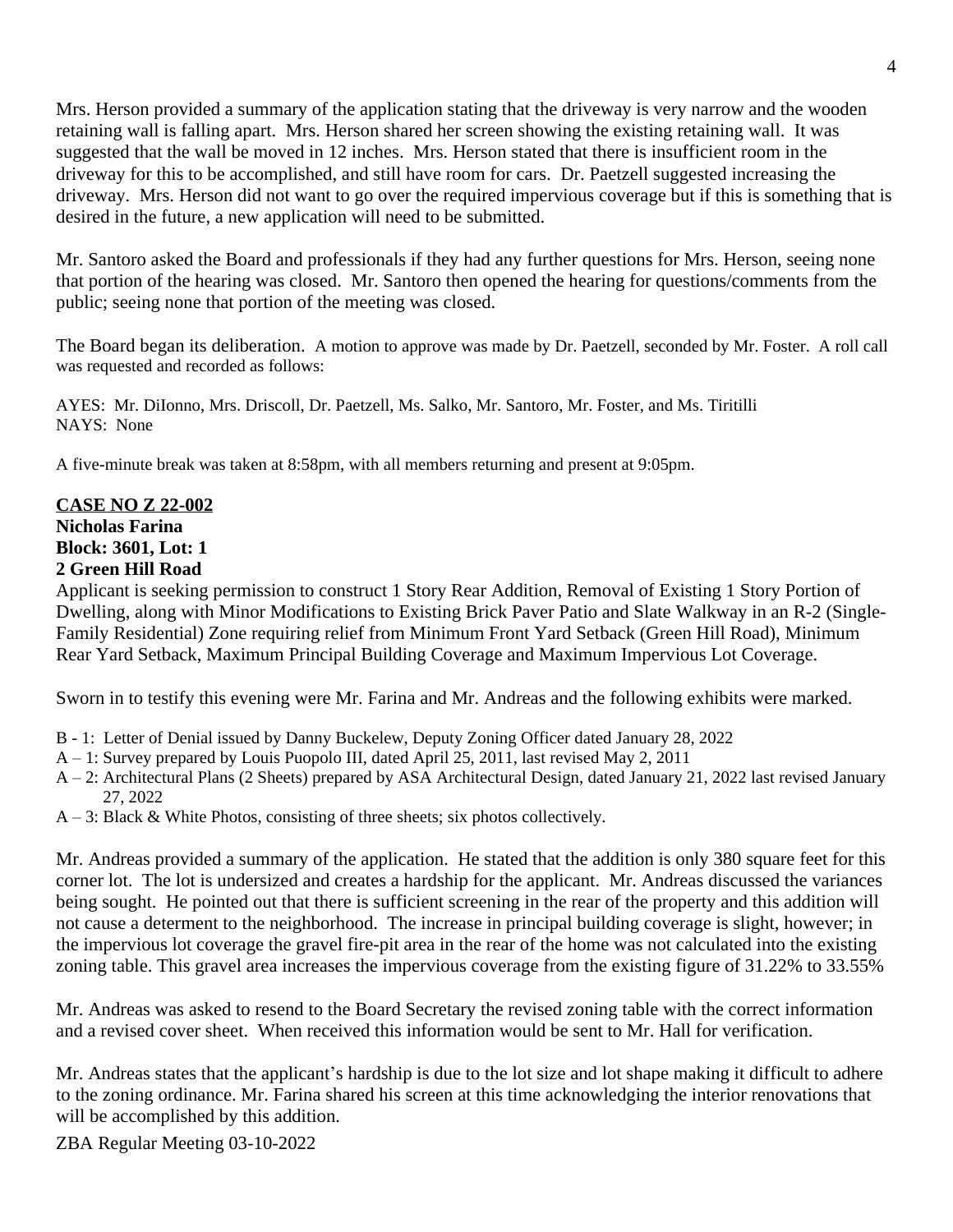Mr. Santoro asked the Board and professionals if they had any further questions for Mr. Farina or Mr. Andreas, seeing none that portion of the hearing was closed. Mr. Santoro then opened the hearing for questions/comments from the public; seeing none that portion of the meeting was closed.

The Board began its deliberation. A motion to approve was made by Mrs. Driscoll, seconded by Ms. Tiritilli. A roll call was requested and recorded as follows:

AYES: Mr. DiIonno, Mrs. Driscoll, Dr. Paetzell, Ms. Salko, Mr. Santoro, Mr. Foster, and Ms. Tiritilli NAYS: None

# **CASE NO. Z 22-003 Kara & Brad Errington Block: 3904, Lot: 9 57 Woodland Road**

Applicants are seeking permission to construct a (1) 2nd Story Addition, (3) 2 Story Additions, (1) 1 Story Addition, Roofed Rear Patio, Unroofed Rear Patio, Covered Stoop, Drywell, (2) Air Conditioning Units, Minor Driveway Expansion, Modify Existing Rear Walkway and a Dumpster in an R-2 (Single-Family Residential) Zone requiring relief from Minimum Side Yard Setback (Left).

Sworn in this evening were Mr. & Mrs. Errington and Mr. Tim Klesse. The following exhibits were marked:

B - 1: Letter of Denial issued by Danny Buckelew, Deputy Zoning Officer dated December 1, 2021

A – 1: Survey prepared by Lakeland Surveying, dated May 7, 2021, having no revisions

 $A - 2$ .

A – 3: Color Photos prepared by Klesse Architects, consisting of three sheets; six photos collectively.

Mr. Errington provided a summary of the application stating that he and his wife both work from home and are the sole providers of Mr. Errington's elderly parents. The Errington's are simply looking for a functional home that fits into the neighborhood.

Mr. Klesse began his testimony stating that this application has been a work in progress for over the last year. Mr. Klesse shared his screen showing the left yard setback and stating that they tried to configure this addition without a variance but could not come up with a solution. He stated that there are a large number of trees screening the neighbors home. This application gives an update to a single family home and fits into the scale of the neighborhood. Mr. Klesse shared the existing and proposed survey showing the row of mature evergreens running along the length of the property. Floor plans for the first and second floors were discussed. The elevations were shown and discussed.

Mr. Klesse provided a summation of the application stating that the first and second floor will now be habitable for this growing family. It is a good fit for the neighborhood and does not create any determent to the public or zone plan.

Mr. Santoro opened the hearing to questions from the Board and professionals. Mr. Foster voiced his concern with the existing trees on the left side asking how construction mitigation would be handled for these trees. Mr. Errington stated that the trees are planted on mounds and have a narrow root system.

Mr. Harrington stated that protective safety fencing around the trees should be installed prior to construction. It was suggested that the air conditioning units and generator be moved further back ten feet on the wall they are

ZBA Regular Meeting 03-10-2022